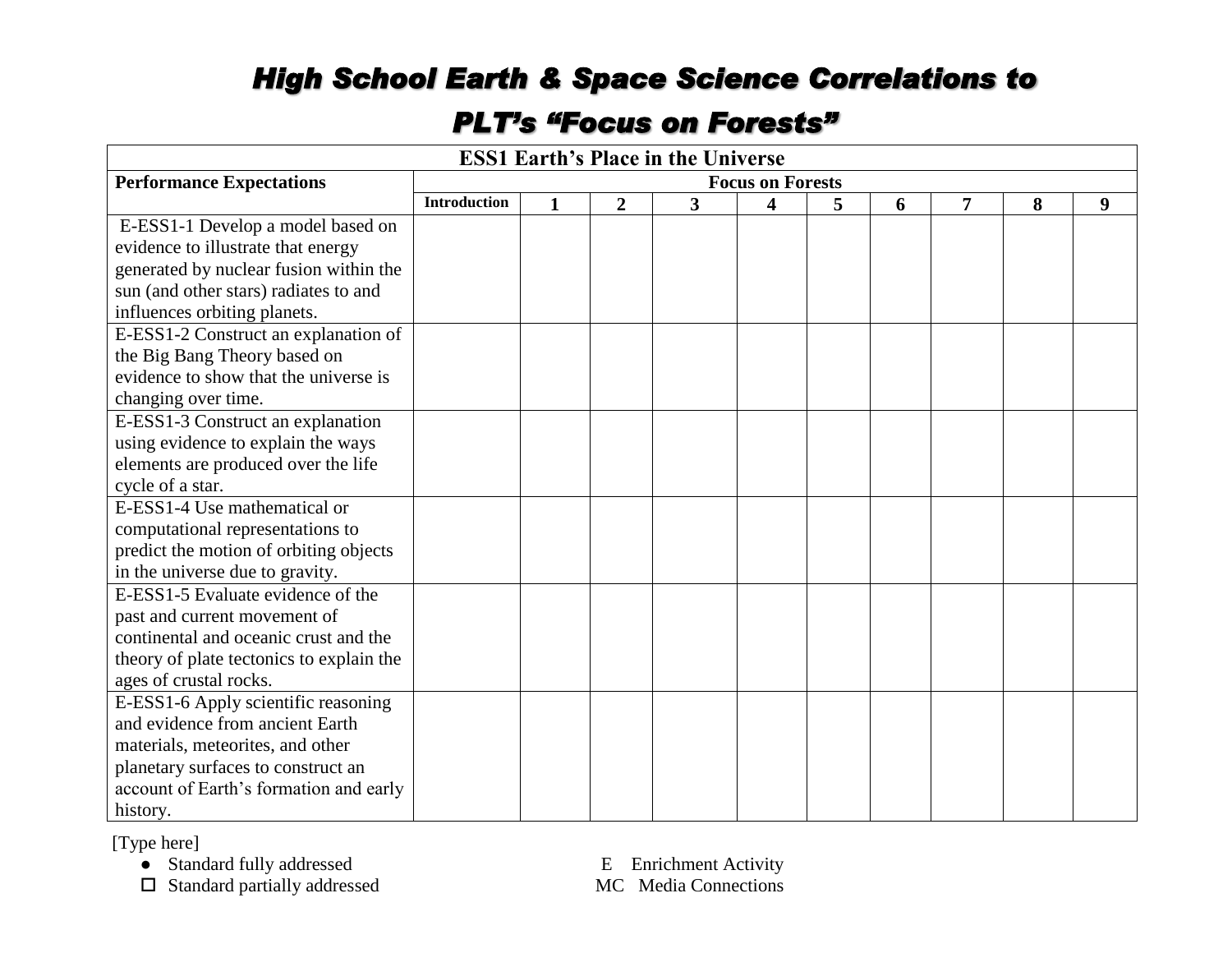| <b>ESS2 Earth's Systems</b>             |                         |              |                |                |                         |   |   |                |   |   |
|-----------------------------------------|-------------------------|--------------|----------------|----------------|-------------------------|---|---|----------------|---|---|
| <b>Performance Expectations</b>         | <b>Focus on Forests</b> |              |                |                |                         |   |   |                |   |   |
|                                         | <b>Introduction</b>     | $\mathbf{1}$ | $\overline{2}$ | $\overline{3}$ | $\overline{\mathbf{4}}$ | 5 | 6 | $\overline{7}$ | 8 | 9 |
| E-ESS2-1 Use evidence to argue how      |                         |              |                |                |                         |   |   |                |   |   |
| Earth's internal and external processes |                         |              |                |                |                         |   |   |                |   |   |
| operate to form and modify              |                         |              |                |                |                         |   |   |                |   |   |
| continental and ocean floor features    |                         |              |                |                |                         |   |   |                |   |   |
| throughout Earth's history.             |                         |              |                |                |                         |   |   |                |   |   |
| E-ESS2-2 Analyze data to make the       |                         |              |                |                |                         |   |   |                |   |   |
| claim that one change to Earth's        |                         |              |                |                |                         |   |   |                |   |   |
| surface can create feedbacks that       |                         |              |                |                |                         |   |   |                |   |   |
| cause changes to other Earth systems.   |                         |              |                |                |                         |   |   |                |   |   |
| E-ESS2-3 Develop a model based on       |                         |              |                |                |                         |   |   |                |   |   |
| evidence of Earth's interior that       |                         |              |                |                |                         |   |   |                |   |   |
| describes cycling of matter through     |                         |              |                |                |                         |   |   |                |   |   |
| convection processes.                   |                         |              |                |                |                         |   |   |                |   |   |
| E-ESS2-4 Use a model to describe        |                         |              |                |                |                         |   |   |                |   |   |
| how causes of short and long-term       |                         |              |                |                |                         |   |   |                |   |   |
| variations in the flow of energy into   |                         |              |                |                |                         |   |   |                |   |   |
| and out of Earth's systems result in    |                         |              |                |                |                         |   |   |                |   |   |
| changes to climate.                     |                         |              |                |                |                         |   |   |                |   |   |
| E-ESS2-5 Investigate the ways that      |                         |              |                |                |                         |   |   |                |   |   |
| water (given is unique physical and     |                         |              |                |                |                         |   | П |                |   |   |
| chemical properties) impacts various    |                         |              |                |                |                         |   |   |                |   |   |
| Earth systems.                          |                         |              |                |                |                         |   |   |                |   |   |
| E-ESS2-6 Develop a quantitative         |                         |              |                |                |                         |   |   |                |   |   |
| model to describe the cycling of        |                         |              |                |                |                         |   |   |                |   |   |
| carbon through the hydrosphere,         |                         |              |                |                |                         |   |   |                |   |   |
| atmosphere, geosphere, and biosphere.   |                         |              |                |                |                         |   |   |                |   |   |
| E-ESS2-7 Communicate scientific         |                         |              |                |                |                         |   |   |                |   |   |
| information that illustrates how        |                         |              |                |                |                         |   |   |                |   |   |
| Earth's systems and life on Earth       |                         |              |                |                |                         |   |   |                |   |   |
| change and influence each other over    |                         |              |                |                |                         |   |   |                |   |   |
| time.                                   |                         |              |                |                |                         |   |   |                |   |   |

[Type here]

● Standard fully addressed E Enrichment Activity

 $\square$  Standard partially addressed MC Media Connections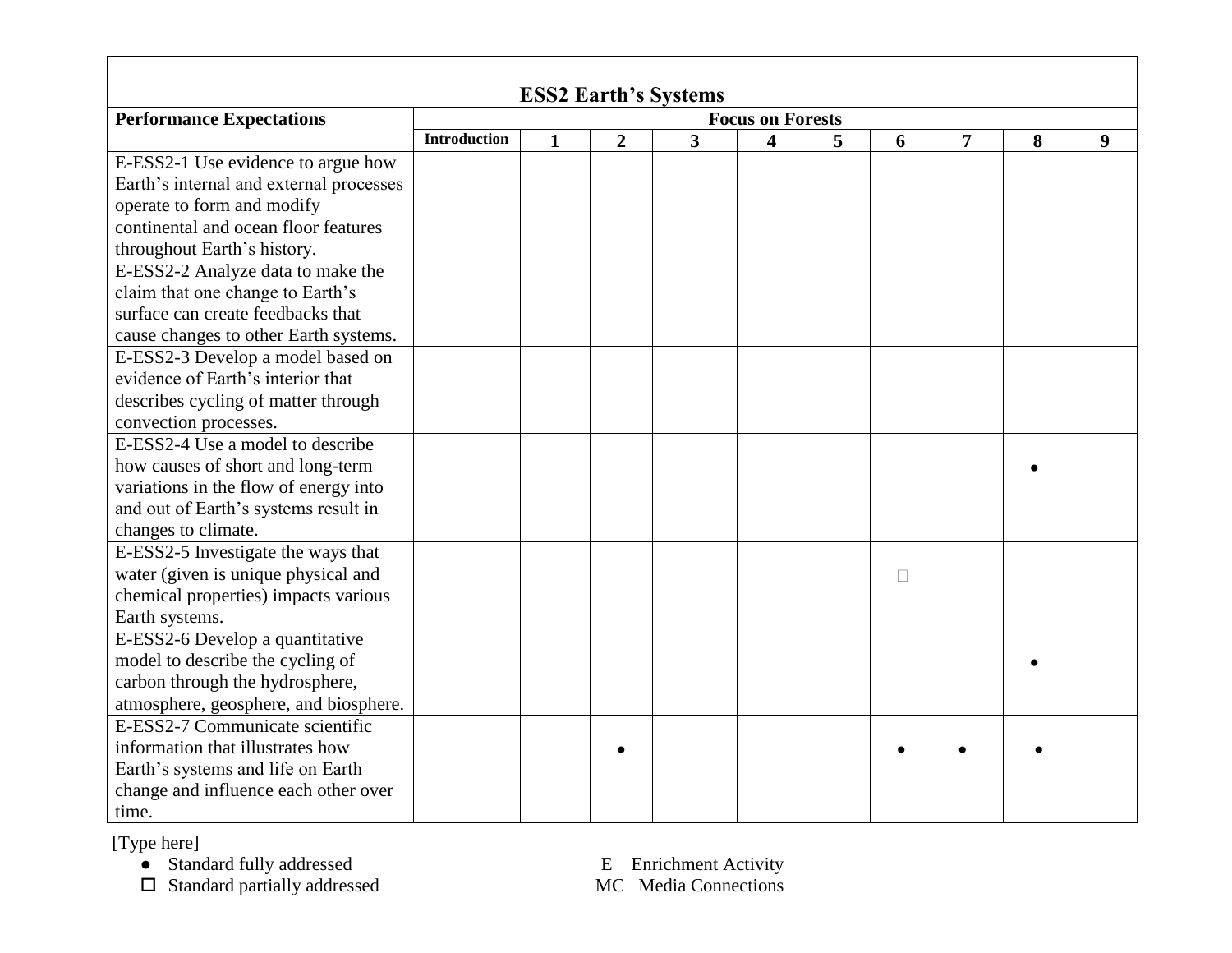| <b>E-ESS3 Earth and Human Activity</b>                                                                                                                                                                          |                         |              |                |                         |                |                |           |                |   |   |
|-----------------------------------------------------------------------------------------------------------------------------------------------------------------------------------------------------------------|-------------------------|--------------|----------------|-------------------------|----------------|----------------|-----------|----------------|---|---|
| <b>Performance Expectations</b>                                                                                                                                                                                 | <b>Focus on Forests</b> |              |                |                         |                |                |           |                |   |   |
|                                                                                                                                                                                                                 | <b>Introduction</b>     | $\mathbf{1}$ | $\overline{2}$ | $\overline{\mathbf{3}}$ | 4              | 5              | 6         | $\overline{7}$ | 8 | 9 |
| E-ESS3-1 Construct an explanation based<br>on evidence for how the availability of<br>natural resources and occurrence of<br>natural hazards have influenced human<br>activity.                                 |                         |              |                |                         |                |                | $\bullet$ |                |   |   |
| E-ESS3-2 Evaluate competing design<br>solutions that address the impacts of<br>developing, managing, and using Earth's<br>energy and mineral resources.                                                         |                         |              |                |                         |                |                |           |                |   |   |
| E-ESS3-3 Use computational<br>representation to illustrate the<br>relationships among the management of<br>Earth's resources, the sustainability of<br>human populations, and biodiversity.                     |                         |              |                |                         |                |                |           |                |   |   |
| E-ESS3-4 Evaluate or refine a<br>technological solution that reduces<br>impacts of human activities on natural<br>systems.                                                                                      | $\Box$                  |              |                |                         | E<br><b>MC</b> | E<br><b>MC</b> |           |                |   |   |
| E-ESS3-5 Analyze data & the results<br>from global climate models to make an<br>evidence-based forecast of the current<br>rate of regional or global climate change<br>& associated impacts to Earth's systems. |                         |              |                |                         |                |                |           |                |   |   |
| E-ESS3-6 Use a computational<br>representation to illustrate the<br>relationships among Earth systems and<br>how those relationships are being<br>modified due to human activity.                               |                         |              |                |                         |                |                |           |                |   |   |
| E-ESS3-7 Create an argument, based on<br>evidence that describes how changes in<br>climate on Earth have affected human<br>activity.                                                                            |                         |              |                |                         |                |                |           |                |   |   |

[Type here]

● Standard fully addressed E Enrichment Activity

 $\square$  Standard partially addressed MC Media Connections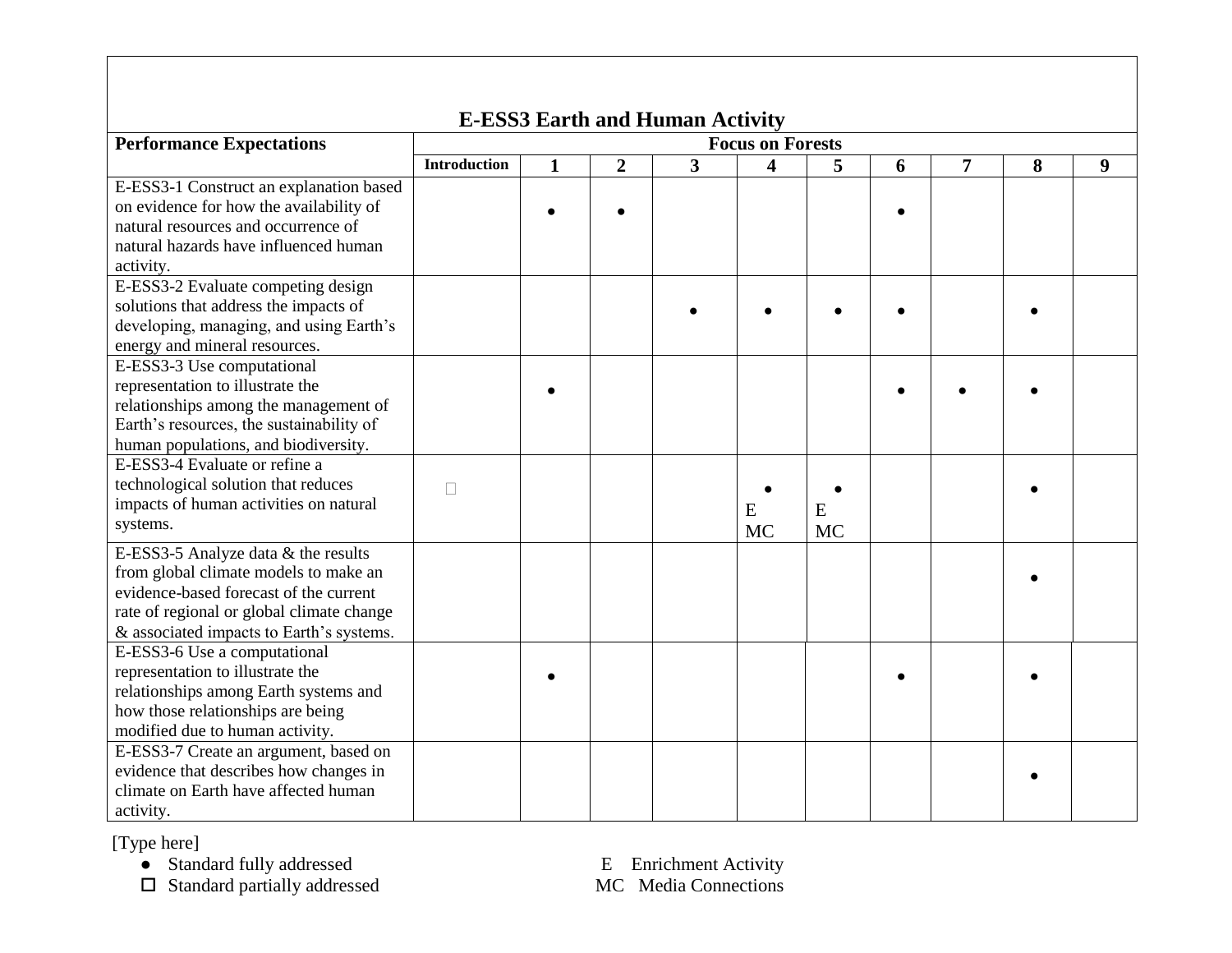## *HS Earth & Space Science Reverse Correlations to*

## *PLT's "Focus on Forests"*

| <b>PLT Activities</b>                                | <b>Earth's Place in the Universe</b><br>$(E\text{-}ESS1)$ | <b>Earth's Systems</b><br>$(E-ESS2)$ | <b>Earth and Human Activity</b><br>$(E\text{-}ESS3)$ |
|------------------------------------------------------|-----------------------------------------------------------|--------------------------------------|------------------------------------------------------|
|                                                      |                                                           |                                      |                                                      |
| <b>Introduction:</b><br>Forests are more than trees. |                                                           |                                      | $\Box$ E-ESS3-4                                      |
|                                                      |                                                           |                                      |                                                      |
|                                                      |                                                           |                                      | $\bullet$ E-ESS3-1                                   |
| 1<br><b>Monitoring Forest Health</b>                 |                                                           |                                      | $\bullet$ E-ESS3-3                                   |
|                                                      |                                                           |                                      | $-EESS3-6$                                           |
| $\mathbf{2}$<br><b>Story of Succession</b>           |                                                           | $-$ E-ESS2-7                         | $-$ E-ESS3-1                                         |
|                                                      |                                                           |                                      |                                                      |
| 3<br><b>Who Owns America's Forests?</b>              |                                                           |                                      | $-EESS3-2$                                           |
| $\boldsymbol{4}$                                     |                                                           |                                      | $-EESS3-2$                                           |
| <b>Tough Choices</b>                                 |                                                           |                                      | $-EESS3-4$                                           |
| 5                                                    |                                                           |                                      | $E$ -ESS3-2                                          |
| The Nature of Fire                                   |                                                           |                                      | $-EESS3-4$                                           |
|                                                      |                                                           | $\Box$ E-ESS2-5                      | $\bullet$ E-ESS3-1                                   |
| 6<br><b>Forest to Faucet</b>                         |                                                           |                                      | $\bullet$ E-ESS3-2                                   |
|                                                      |                                                           |                                      | $E$ -ESS3-3                                          |
|                                                      |                                                           |                                      | $-EESS3-6$                                           |
| $\overline{7}$<br><b>Forest Invaders</b>             |                                                           | $-$ E-ESS2-7                         | $-EESS3-3$                                           |
|                                                      |                                                           |                                      |                                                      |
| 8                                                    |                                                           | $E$ -ESS2-4                          | $E$ -ESS3-3                                          |
| <b>Climate Change and Forests</b>                    |                                                           | $\bullet$ E-ESS2-6                   | $-EESS3-4$                                           |
|                                                      |                                                           |                                      | $-$ E-ESS3-5                                         |

[Type here]

● Standard fully addressed E Enrichment Activity<br>
□ Standard partially addressed MC Media Connections  $\Box$  Standard partially addressed